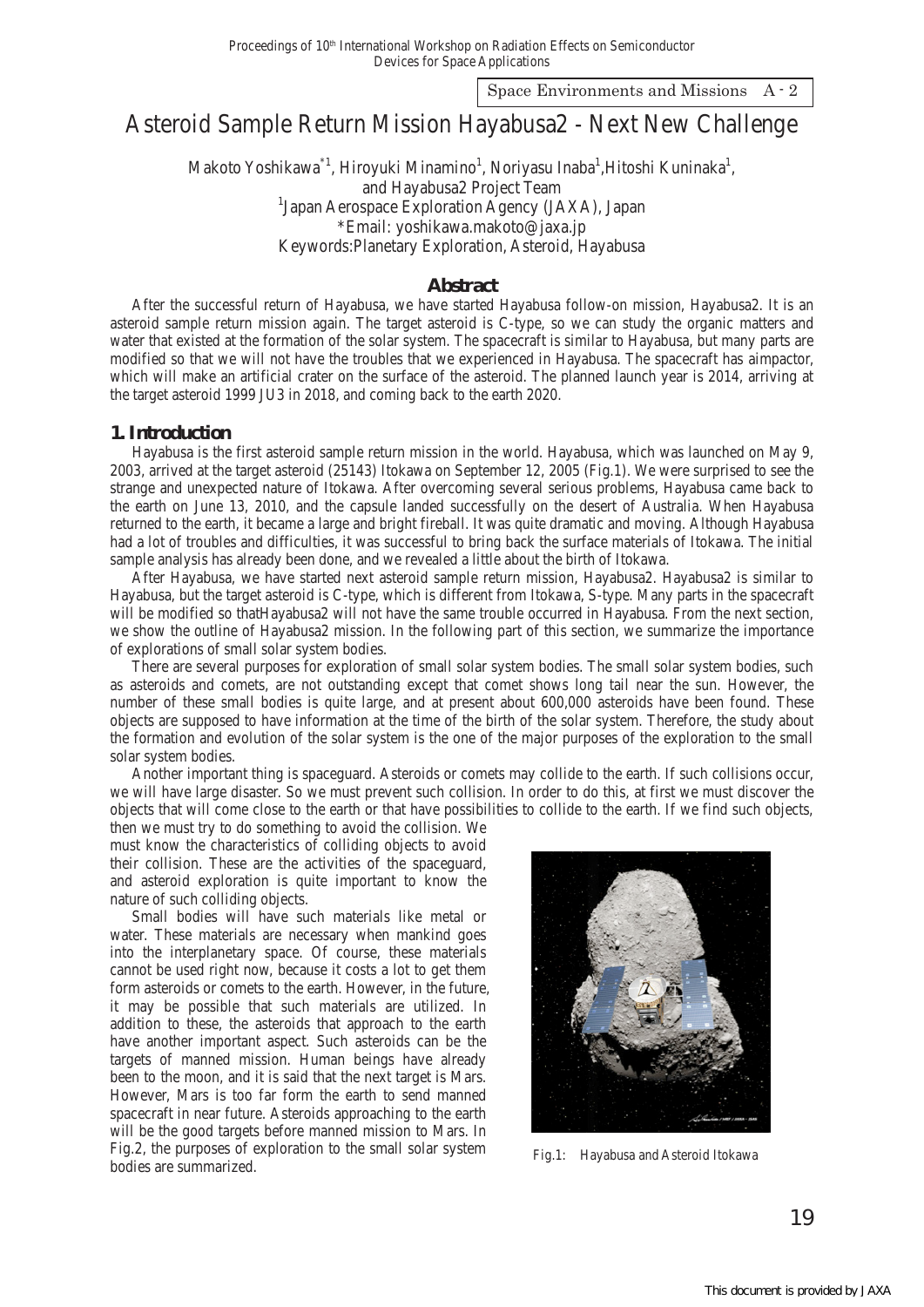## **2. Hayabusa2 Mission**

In Japan, we have several categories of space mission to the solar system bodies, such as lunar mission like "Kaguya (SELENE)", planetary missions like "Nozomi (PLANET-B)" and "Akatsuki (PLANET-C)", and missions to small solar system bodies like "Sakigake (MS-T5)", "Suisei (PLANET-A)", and "Hayabusa (MUSES-C)". Hayabusa2 is the next mission to the small solar system bodies.

#### *2.1 History*

The Hayabusa2 mission was proposed in 2006 at first. In the year before this, 2005, Hayabusa tried to get the surface material from Asteroid Itokawa, but it could not do this as planned. Moreover Hayabusa had very serious



small solar system bodies

problems, and we were not sure whether it could come back to the earth or not. Therefore, we proposed another mission to try again. Asteroid 1999 JU3 was selected as the target object for Hayabusa2, because it is C-type asteroid. Since Asteroid Itokawa is S-type, we thought that we would have much more new scientific results if we explore a different kind of asteroid.

In this first proposal, the spacecraft was almost same as that of Hayabusa, because we wanted to start it as soon as possible. Of course, we will modify the parts where trouble occurred in Hayabusa, but there were no major changes. The launch windows to go to 1999 JU3 were in 2010 and 2011. However, since we could not start Hayabusa2 mission immediately, we missed these launch opportunities. The next launch windows are in 2014. Therefore, we have changed our original plan and we are now planning to launch Hayabusa2 in 2014.

Since the launch was delayed, we changed our plan a little. The new plan of Hayabusa2 is basically same as that of the first proposal, so the spacecraft is similar to Hayabusa. However, we are planning to have new equipment. One of them is what we call "impactor." The impactor is a small box that contains explosive. After released from the spacecraft about a few hundred meters above the surface of the asteroid, the impactor will explode and a lump of copper will be accelerated at the speed of 2 km/s or so. The mass of the copper is about 2 kg, so wethink that a crater about a few meters in diameter will be created on the surface. Then we will try to get the materials inside the crater or those ejected from it. Then we may get the material which would be less changed in quality.

The status of Hayabusa2 project shifted to Phase-B in May 2011, and we have stated to develop the spacecraft of Hayabusa2 for the launch in 2014. The critical design review (CDR) was finished in March 2012, and the first interface test will be done at the beginning of the year of 2013.

### *2.2 Mission Scenario*

The launch window that we are aiming at now is December 2014. We use H-IIA rocket to launch Hayabusa2. The launching site is in Tanegashimaisland in Japan. There are other launch windows in 2015, which are backup windows. After the launch, the spacecraft comes back to the earth in December 2015 to execute the earth swingby, and departs from the orbit near the orbit of the earth.

In the cruising phase, Hayabusa2 uses the ion engine, which is the modified one that was used for Hayabusa. Hayabusa2 will arrive at 1999 JU3 in June 2018. It will stay near the asteroid for about one and half years. This period is much longer than the case of Hayabusa. Hayabusa had only three month to explore Itokawa and this was too short to do the many missions. Therefore we have the period long enough for Hayabusa2.

At the asteroid, Hayabusa2 observes the asteroid in detail at first. Next it releases small rovers and a lander. Then Hayabusa2 performs touchdown to collect the surface material. The method of sample correction is almost same as that of Hayabusa. Finally, we use the impactor to make a small crater and touchdown again to the crater to collect the material revealed from the subsurface.

Hayabusa2 will leave the asteroid at the end of 2019, and come back to the earth at the end of 2020. The capsule will be released and it will land on the desert in Australia. The spacecraft will flyby near the earth and go somewhere. The capsule will be brought back to Japan and it will be opened in the curation facility in JAXA. We hope that we will find the sample of 1999 JU3 in it. If we find some samples then the initial analysis will be done by the science team of Hayabusa2 first. And later, the samples will be distributed to researchers in the world.

The whole scenario is summarized in Fig.3.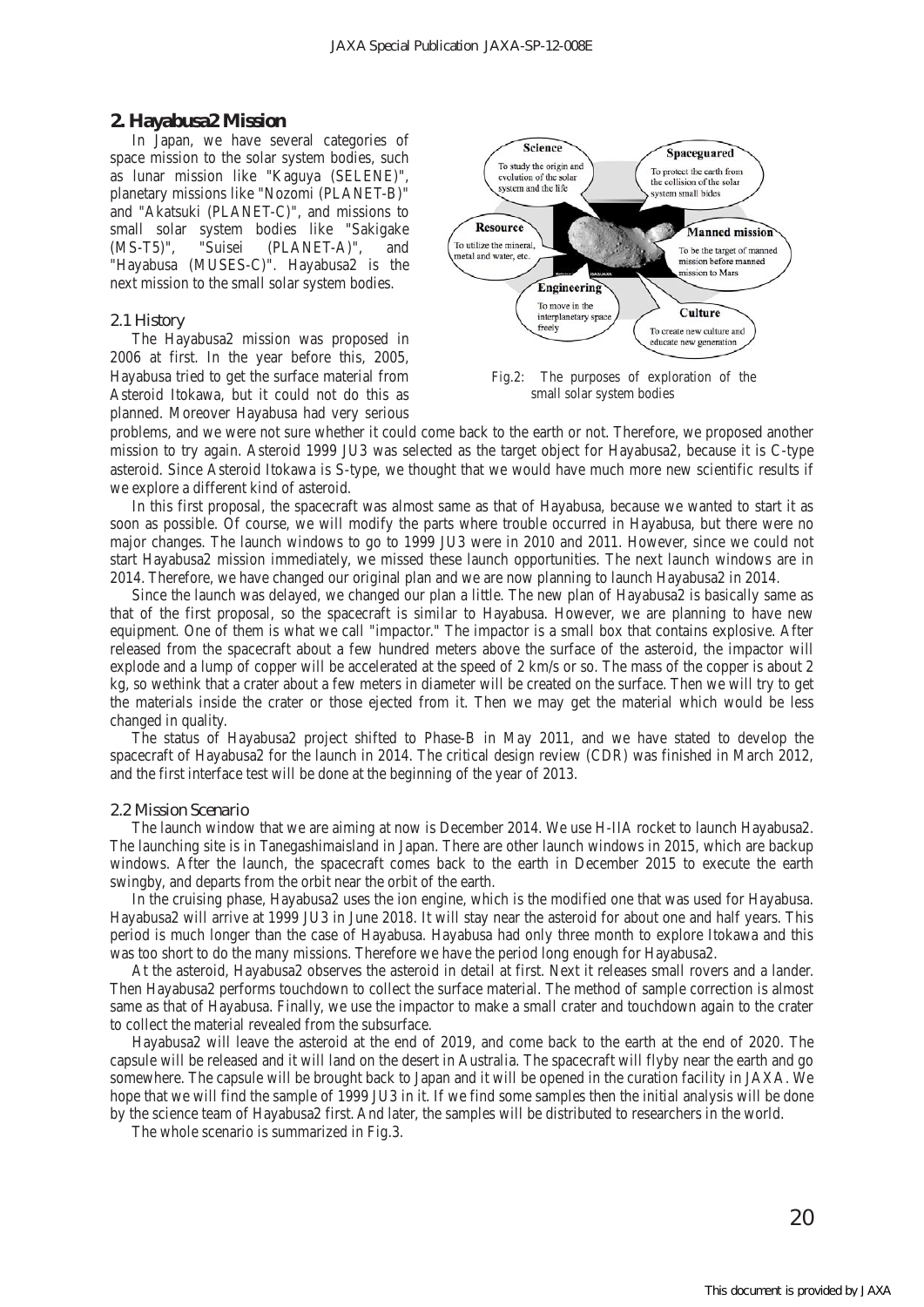

Fig. 3: The current scenario of Hayabusa2 mission



Fig. 4: Hayabusa2 spacecraft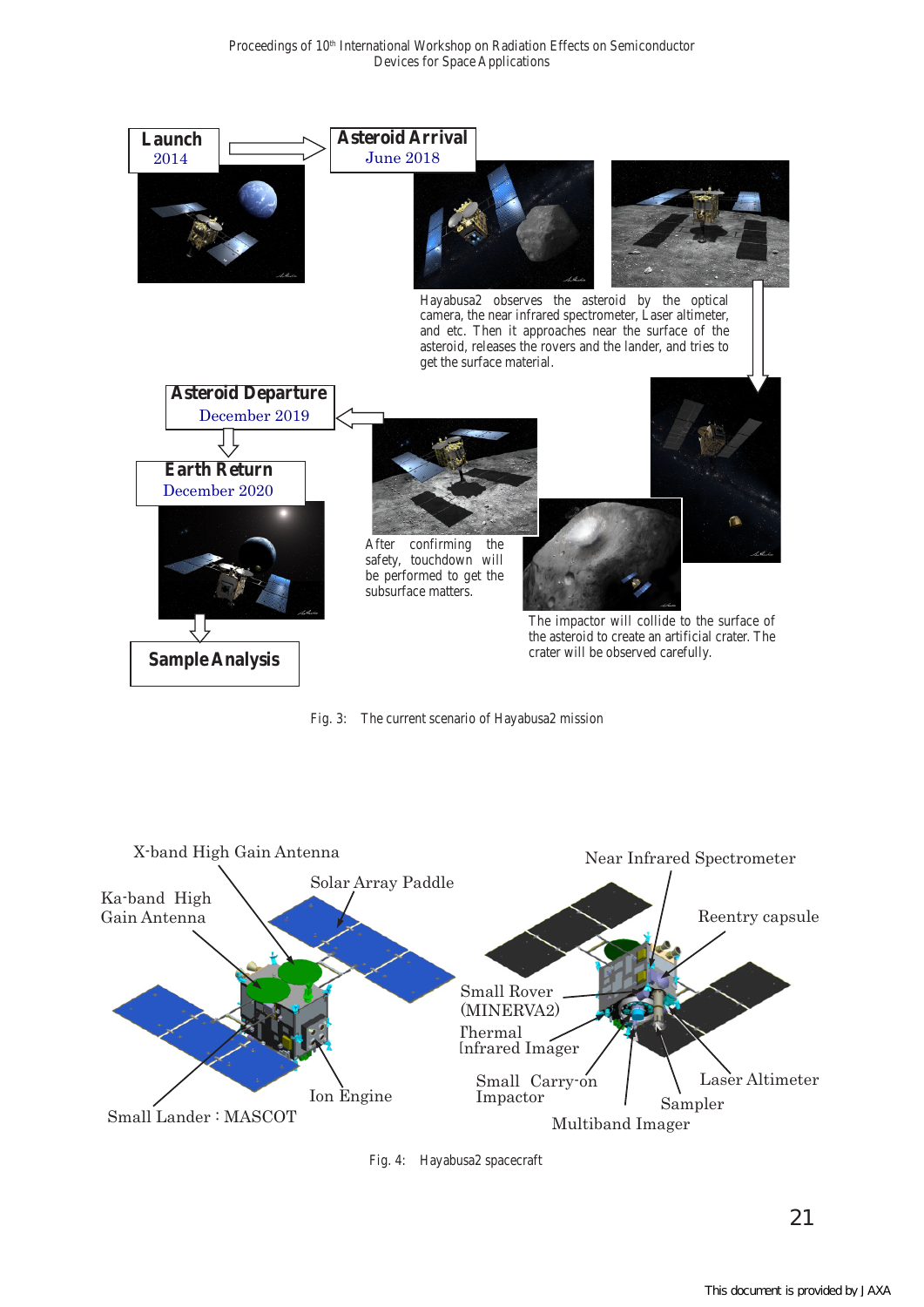#### *2.3 Spacecraft and Payloads*

As we already mentioned, the spacecraft of Hayabusa2 is basically similar to that of Hayabusa (Fig.4). However, we have the experience of Hayabusa, so we will modify many parts of Hayabusa2 so that the mission will be more reliable and robust. Especially we will modify the attitude control system, the ion engine, the chemical thruster system,and etc. One of the new things for Hayabusa2 is Ka-band communication. Since it is better to have high-rate downlink, we have Ka-band in addition to X-band. Ka-band communication will be used when the observed data of 1999 JU3 are sent to the earth.

As for the guidance and navigation in the proximity phase, we consider more precise method than Hayabusa using the experience of Hayabusa. For example, Hayabusa2 will have five target makers in order to navigate Hayabusa2 more accurately at the touchdown (Hayabusa has three target makers).

The mission payloads of Hayabusa2 are summarized in Table I. As for the science, we have four instruments; Multiband Imager (ONC-T), Near IR Spectrometer (NIRS3), Thermal IR Imager (TIR), and Laser Altimeter (LIDAR). ONC-T and LIDAR are almost same as those of Hayabusa, although the filter of ONC-T is changed slightly. NIRS3 is the same as NIRS of Hayabusa, but the wavelength is different. Since we want to study the absorption by water, NIRS3 must observe 3 um wavelength. TIR is new for Hayabusa2, but we have already developed it for the Venus mission of Japan, "Akatsuki" (PLANET-C).

Other mission payloads are the sampler and the small rover (MINERVA2) , which were the payloads of Hayabusa. They will be a little changed from those of Hayabusa, but the basic functions are similar. The completely new payload is Small Carry-on Impactor (SCI), which is already mentioned in the previous subsection.Another new payload is a small lander called MASCOT, which is mentioned in the next sub-section.

#### *2.4 International Collaborations*

At present three international collaborations are under consideration. One is the collaboration with DLR (The German Aerospace Center). DLR provides a small lander called MSCOT (Mobile Asteroid Surface Scout). MASCOT will have four science payloads to investigate the surface properties of 1999 JU3. The second collaboration is with NASA (The National Aeronautics and Space Administration). The collaboration with

| Table I:<br>Payloads of Hayabusa2  |                                                                                                                                        |  |
|------------------------------------|----------------------------------------------------------------------------------------------------------------------------------------|--|
| Payloads                           | Specifications                                                                                                                         |  |
| Multiband Imager<br>$(ONC-T)$      | Wavelength: $0.4 - 1.0$<br>$\mu$ m, FOV: 5.7 deg x 5.7<br>Pixel Number:<br>deg.<br>1024 x 1024 px, filter<br>(ul, b, v, w, x, p, Wide) |  |
| Near IR<br>Spectrometer<br>(NIRS3) | Wavelength: $1.8 - 3.2$<br>$\mu$ m, FOV: 0.1 deg x 0.1<br>deg                                                                          |  |
| Thermal IR<br>Imager<br>(TIR)      | Wavelength: $8-12 \mu m$ ,<br>FOV: $12 \text{ deg } x 16 \text{ deg}$ ,<br>Pixel Number: 320<br>$\mathbf x$<br>$240 \text{ px}$        |  |
| Laser Altimeter<br>(LIDAR)         | Measurement<br>Range:<br>$30 m - 25 km$                                                                                                |  |
| Sampler                            | modifications<br>Minor<br>from Hayabusa                                                                                                |  |
| Small Carry-on<br>Impactor (SCI)   | Small, deployed system<br>make an artificial<br>to<br>crater on the surface                                                            |  |
| Separation<br>Camera<br>(DCAM)     | Small<br>deployable<br>camera to observe the<br>SCI operation                                                                          |  |
| <b>Small Rovers</b><br>(MINERVA-2) | Almost<br>same<br>as<br>MINERVA of Hayabusa                                                                                            |  |
| Small Lander<br>(MASCOT)           | Provided by DLR                                                                                                                        |  |

NASA was done for Hayabusa, so similar collaboration is under consideration for Hayabusa2. The third collaboration is with the government of Australia for the capsule reentry.

#### **3. Target of Hayabusa2**

As it is already mentioned in the previous sections, the target object of Hayabusa2 is Asteroid (162173) 1999 JU3, which is C-type asteroid. The observation campaign for this asteroid was done in 2007 and 2008. We know the physical parameters of 1999 JU3 as shown in Table II  $([1], [2])$ . The size is about 920m in diameter, so it is larger than Itokawa but still it is very small object. The shape estimated up to now is not so elongated like Itokawa (Fig. 5). The spin period is about 7.6 hours and this is rather shorter than Itokawa, the spin period of which is 12hours. However, for the purpose of the sample collecting, this spin rate is no problem. The albedo of 1999 JU3 is small, because it is C-type asteroid.

Fig.6 shows the orbit of 1999 JU3. The orbit is

| Table II: | Physical parameters of Asteroid 1999 JU3 |  |
|-----------|------------------------------------------|--|
|           |                                          |  |

| Parameter     | Value                                         |
|---------------|-----------------------------------------------|
| Spin period   | $0.3178$ day $(\sim 7.6h)$                    |
| Spin axis     | $(\lambda, \beta) = (331, 20)$ Kawakami model |
|               | $= (73, 62)$ Müller model                     |
| Ratio of axis | 1.3:1.1:1.0                                   |
| <b>Size</b>   | $0.87 \pm 0.03$ km                            |
| Albedo        | $0.070 \pm 0.0006$                            |
| Magnitude     | $H=18.82\pm0.021$ , $G=0.110\pm0.007$         |
| <b>Type</b>   | Сg                                            |

 $(\lambda, \beta)$  = (ecliptic longitude, ecliptic latitude) These data were reported by [1] and [2].